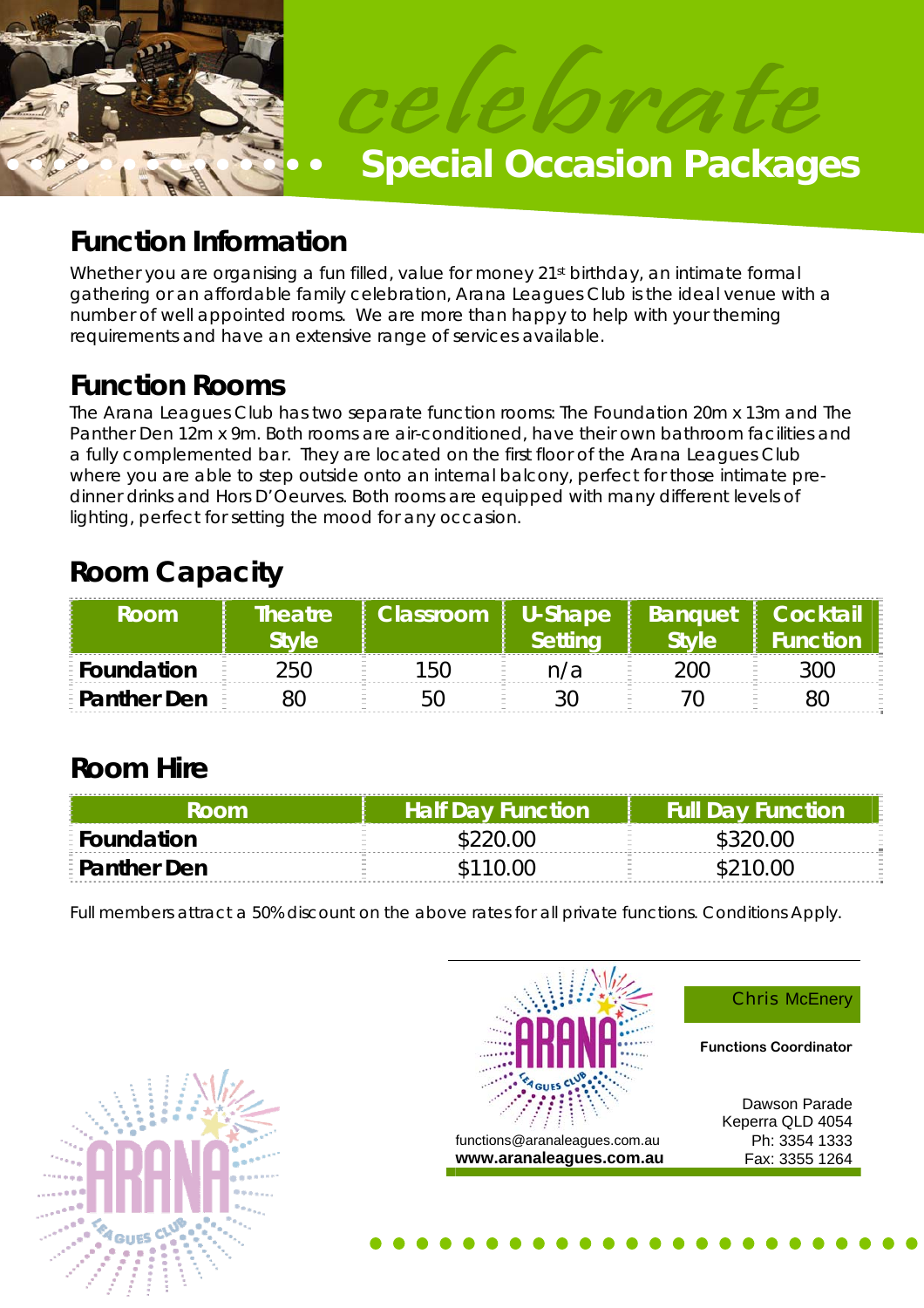



# **Each Special Occasion Package includes:**

- & Room set and layed out to your individual specifications
- J Table linen and colour co-ordinated napkins
- & Portable parquetry dance floor
- · Skirted cake and gift table
- & Complementary microphone and lectern

#### **CSEO**

### **Optional additional extras:**

| <b>ITEM</b>                                           | <b>COST</b>                     |
|-------------------------------------------------------|---------------------------------|
| Colour co-ordinated helium balloons                   | \$1.30 per balloon              |
| Floral arrangements or beautiful<br>candelabras       | from \$25.00 each               |
| Hire of digitally enhanced Juke Box                   | from \$220.00                   |
| Chair Covers with colour co-ordinated sash<br>and bow | \$5.00 per chair                |
| High Bar Lycra Covers (black, red, white)             | \$15.00 per cover               |
| Staging                                               | Pricing available on<br>request |

### **Relax and let us make the arrangements for you!**



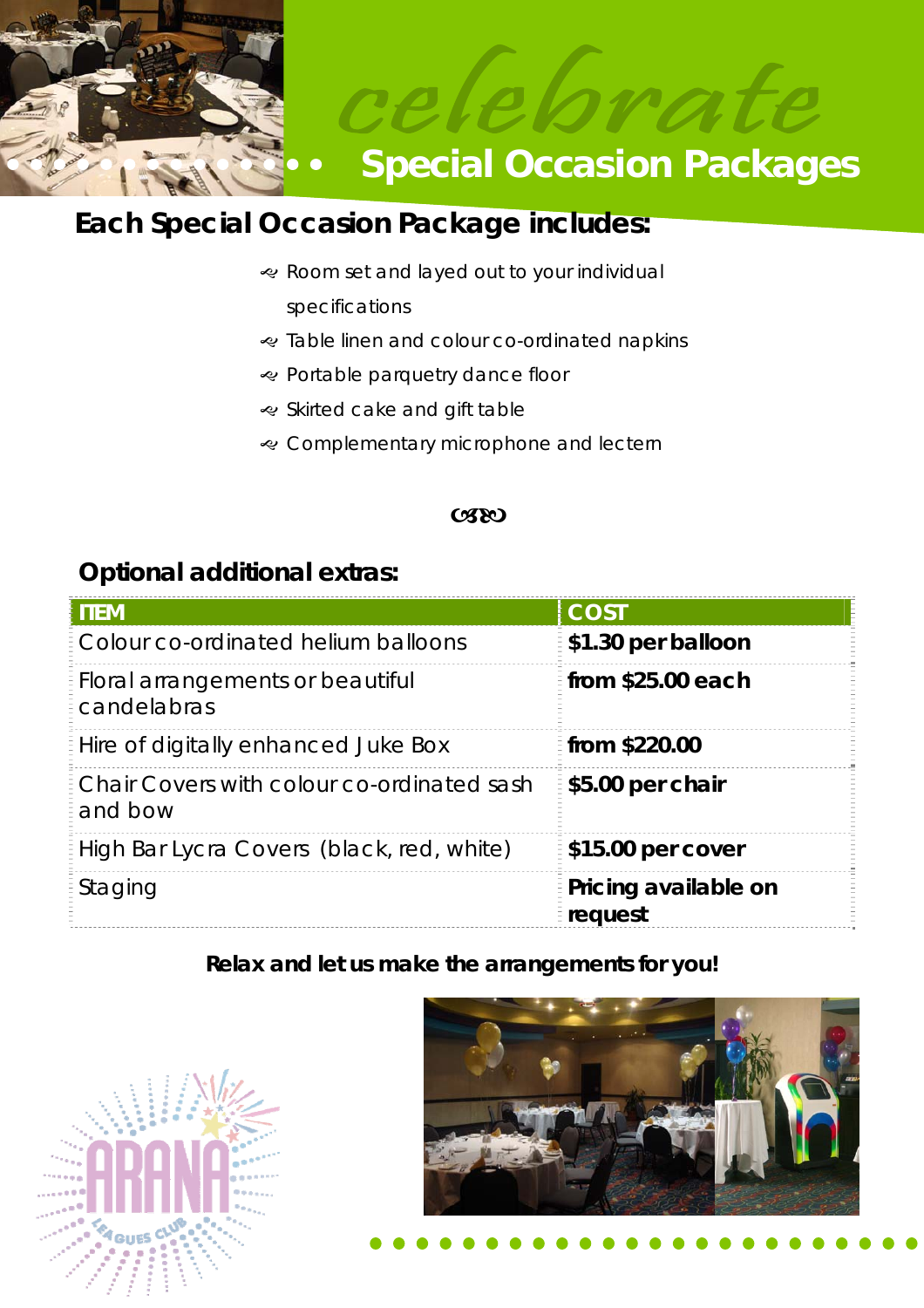

## **Cocktail Functions**

- \$11.95 per person please select 2 items per category
- \$14.95 per person please select 3 items per category
- \$16.95 per person please select 4 items per category

### **Category A\***

- & Cocktail Sausage Rolls
- e Ham, Cheese & Mustard Croissants
- $\ll$  Mini Asian Dim Sims
- & Vegetable Samosas
- $\ll$  BBO Pork Kebabs
- & Crumbed Chicken Pieces

### **Category B\***

- & Baked Mini Quiche
- **e** Deep Fried Prawn & Vegetable Wontons
- & Crumbed Fish Goujons
- & Beef Satay Skewers
- · Smoked Meatballs
- Mini Cheese Kranski Sausages

### **Category C\***

- & Chicken & Corn Vol au Vents
- Mini Vegetarian Spring Rolls
- & Curried Beef Pastries
- $\triangleleft$  Battered Fish Goujons
- e Mini Gourmet Pies
- **Chicken Satay Skewers**

\*All Cocktail Packages include cold selections of Dips, Corn Chips and crudités.



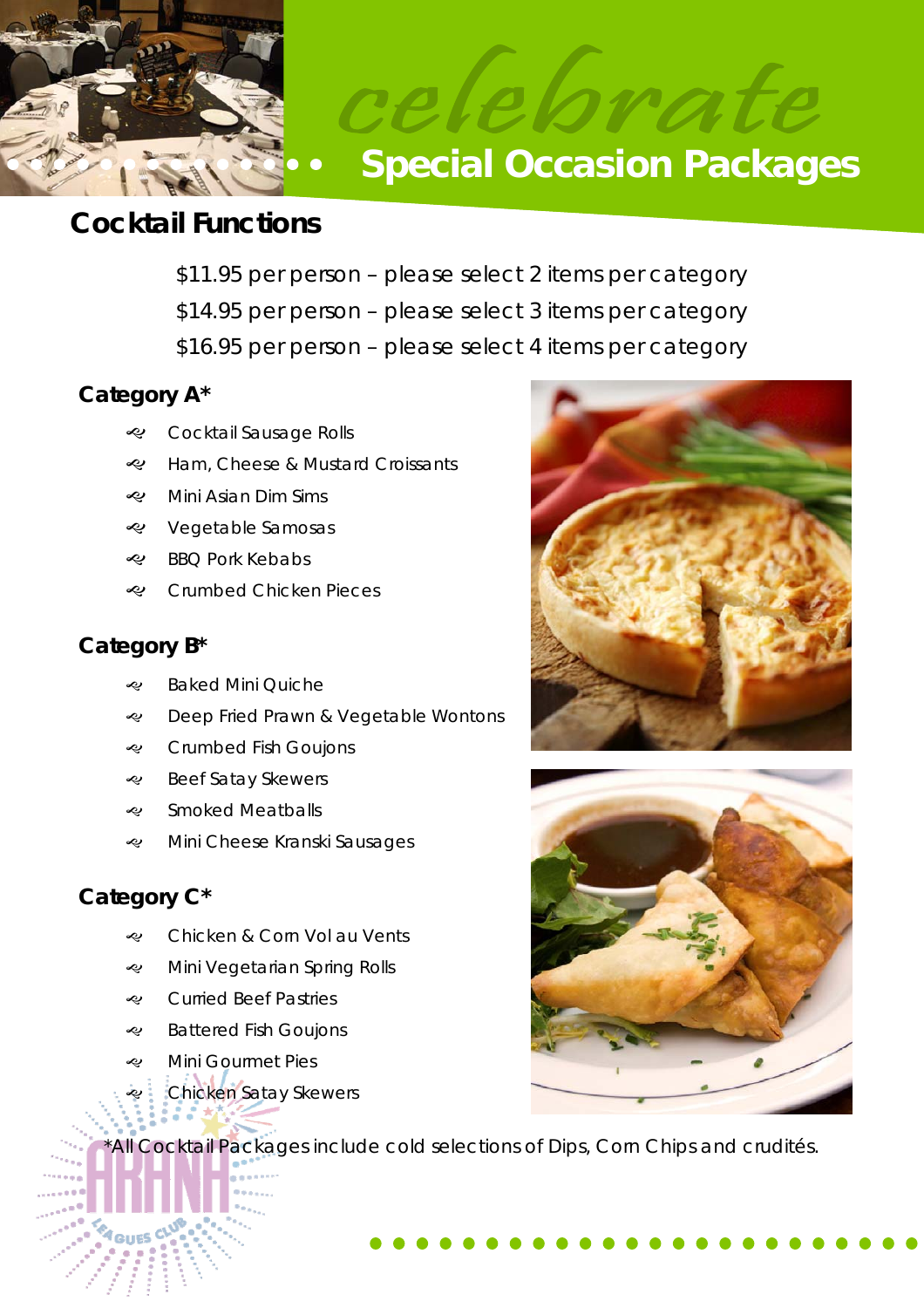

### **Entrees**

Pre-Dinner Canapés - \$5.00 per person

### **Soups - \$6.50 per person**

- & French Onion
- & Cream of Mushroom
- & Pumpkin
- & Spring Vegetable
- & Chicken & Sweet Corn
- & Mulligatawny
- · Seafood Chowder
- & Tomato & Fresh Basil

### **Entrée A - \$9.50 per person**

- & Avocado & Shrimp Cocktail
- **EXALG** Vegetable Frittata & a Baby Leaf Salad
- Peppered Beef, thinly sliced, rolled with sundried Tomato & Cheese, topped with a Watercress dressing
- J Spinach & Ricotta Ravioli topped with a Parmesan Cream
- Chicken Tortellini simmered in a Tomato sauce, scattered with Pine Nuts
- Periyaki Beef tossed with noodles & Sesame Seeds

### **Entrée B - \$10.50 per person**

- & Beef & Chicken Satays grilled aside Jasmine Rice & a Peanut Sauce
- & Ricotta Ravioli napped with a Dill Cream Sauce & topped with slices of Smoked Salmon
- & Oven Seared Loin of Lamb, sliced on a small salad & drizzled with a Port Wine Glaze
- e Half dozen Sydney Rock Oysters & a Red Wine Vinegar
- & Pork & Veal terrine atop an Orange & Rocket Salad & a Cumberland Sauce
- « Mediterranean Vegetable Tartlet on a Green Pea Puree & fried Spinach



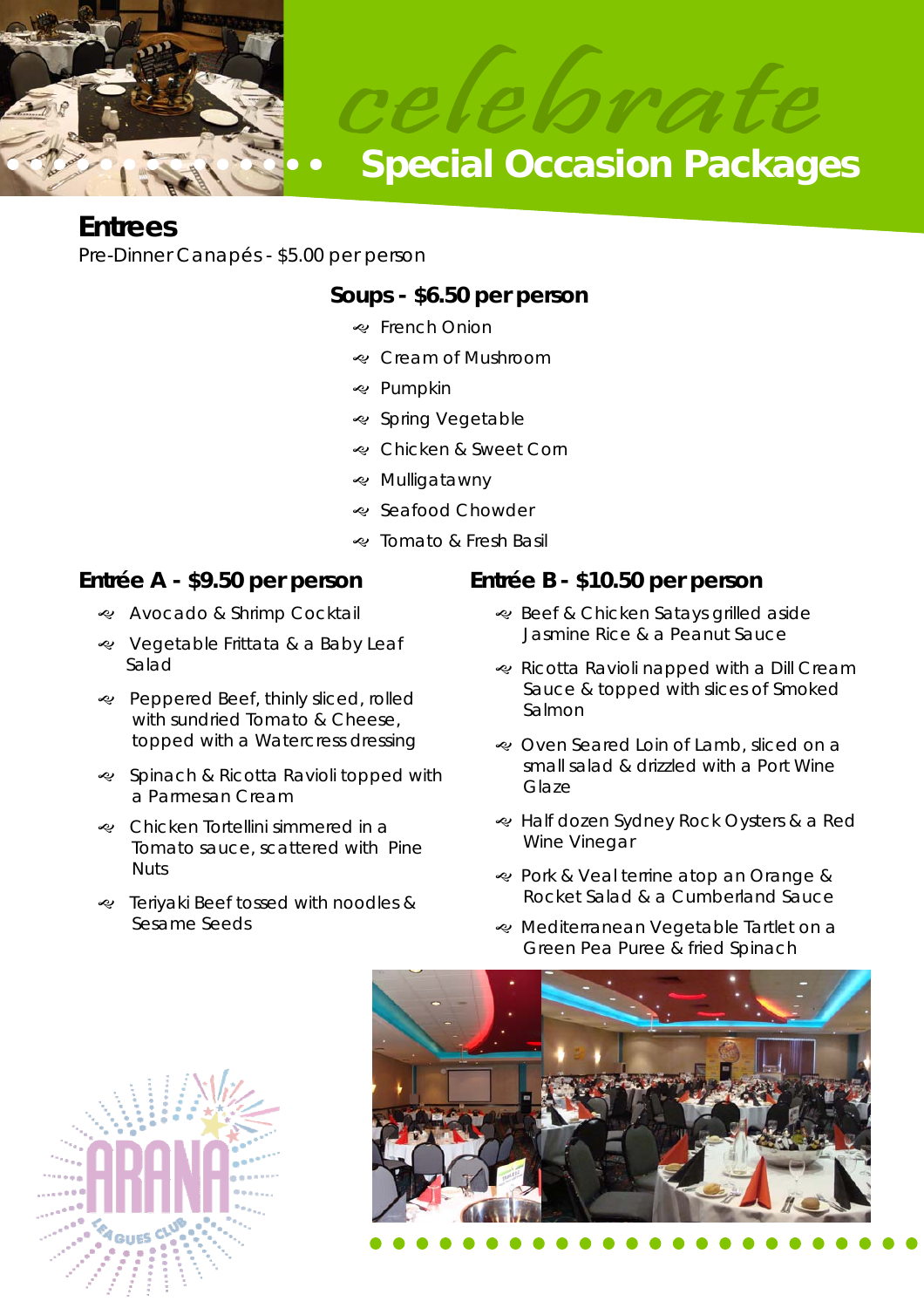

## **Main Meals**

Served with Seasonal Vegetables

### **Mains A - \$19.95 per person\***

- De Traditional Chicken Kiev
- Raked Zucchini, Tomato & Mushroom Strudel
- & Loin of Pork with an Apple & Prune Stuffing
- & Lemon crumbed Fillet of Fish, Garlic aioli atop a Greek Salad
- Roast Sirloin sliced with a Horseradish & Mustard Sauce
- Seafood Vol au Vent topped with Parmesan & Swiss Cheese

### **Mains B - \$20.95 per person\***

- Roast Turkey & Ham with a Cranberry Sauce
- Panfried Chicken Fillet topped with an Avocado& Champagne Sauce
- & Traditional Beef Wellington
- Redallions of Pork Fillet, glazed Apples & a Marsala Cream Sauce
- & Lightly crumbed Barramundi fillet with a Lemon & Caper Butter Sauce
- Grilled Sirloin & an Idaho Potato topped with a Mushroom Sauce

### **Mains C - \$22.95 per person\***

- & Oven Baked fillet of Fish topped with Seafood Mornay
- Garlic Studded Eye Fillet, roasted & sliced on Potato Mash & Grilled Onions
- & Chicken Supreme pocketed with Camembert, rolled in Ham & puff Pastry & a Wild field Mushroom Sauce
- Raked Rib Fillet on Green Beans & a Grilled Tomato Sauce
- & Cajun Grilled Atlantic Salmon, Sautéed spinach, baby Potatoes & a Lemongrass Butter Sauce

### **\* A choice of two Main Meals may be selected to be served alternatively**



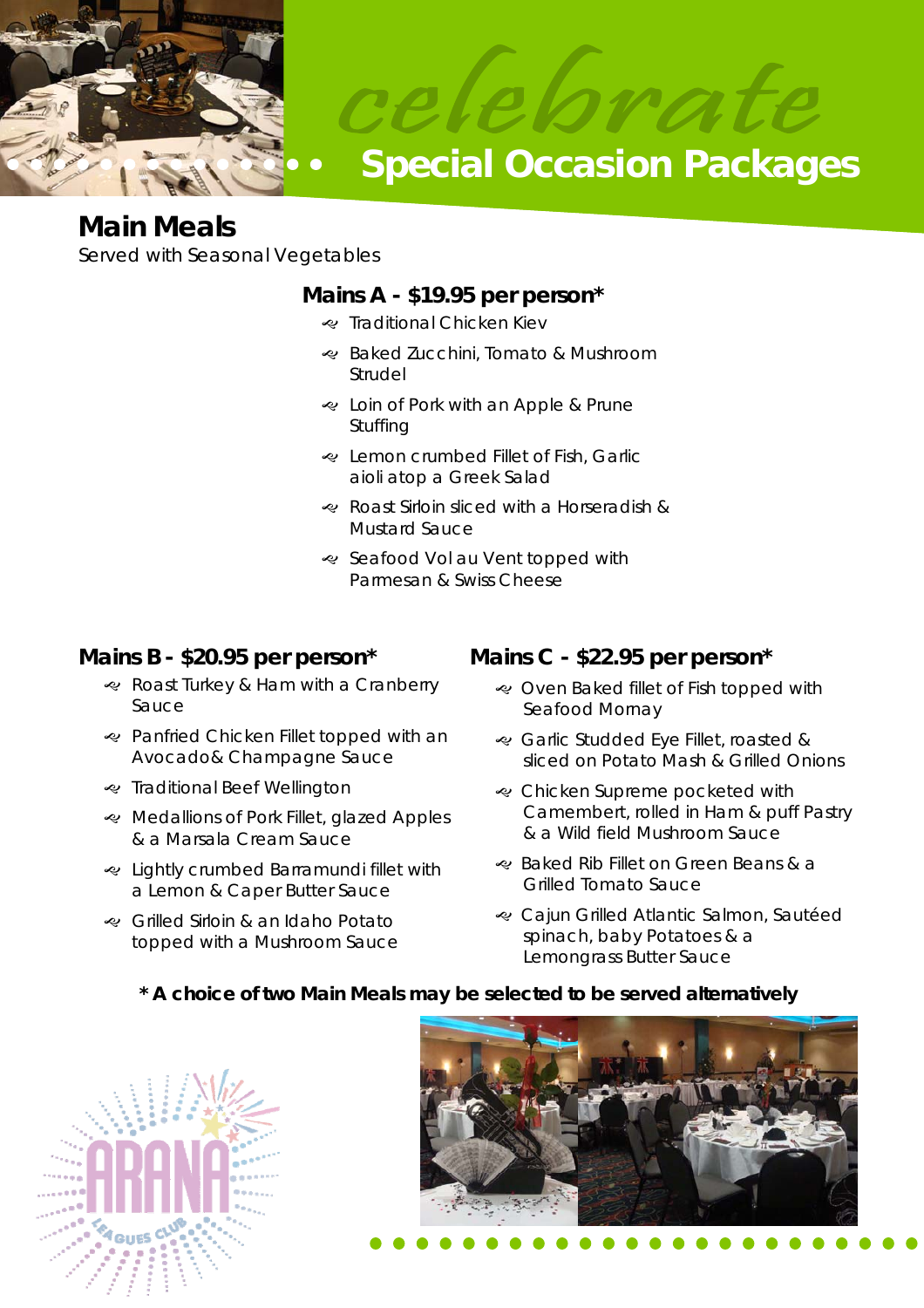

## **Buffets**

#### **Choice of three of the following:**

- Minted Lamb & Vegetable Hot Pot
- e Chicken Fricassee
- · Beef Stroganoff
- & Sweet & Sour Pork
- & Asian Chicken Stir Fry
- & Arana's own Lasagna
- & Braised Beef in Red Wine
- Wild Mushroom & Ricotta Ravioli
- J Spinach Tortellini with Tomato & Pine Nuts

Served with Crusty Bread Rolls and your choice of Steamed or Asian Fried Rice

### **Fork Buffet - \$18.50 per person\* Complete Buffet - \$32.00 per person**

Chefs selection of canapés on arrival

#### **Buffet meal:**

- · Steamed Rice, Medley of Fresh Seasonal Vegetables, Jacket Potatoes
- Roasted Beef and Lamb carved on the Buffet
- & Chilled ham and Chicken Platter
- & Chefs selection of Gourmet Salads
- & Freshly Baked Crusty Bread Rolls
- & A selection of Mustards, Dressings and Sauces

#### **Choice of two of the following:**

- & Minted Lamb & Vegetable Hot Pot
- & Chicken Fricassee
- **e** Beef Stroganoff
- & Sweet & Sour Pork
- & Asian Chicken Stir Fry
- & Arana's own Lasagna
- & Braised Beef in Red Wine
- w Wild Mushroom & Ricotta Ravioli
- J Spinach Tortellini with Tomato & Pine Nuts

Freshly brewed Coffee & Tea served with After Dinner Mints

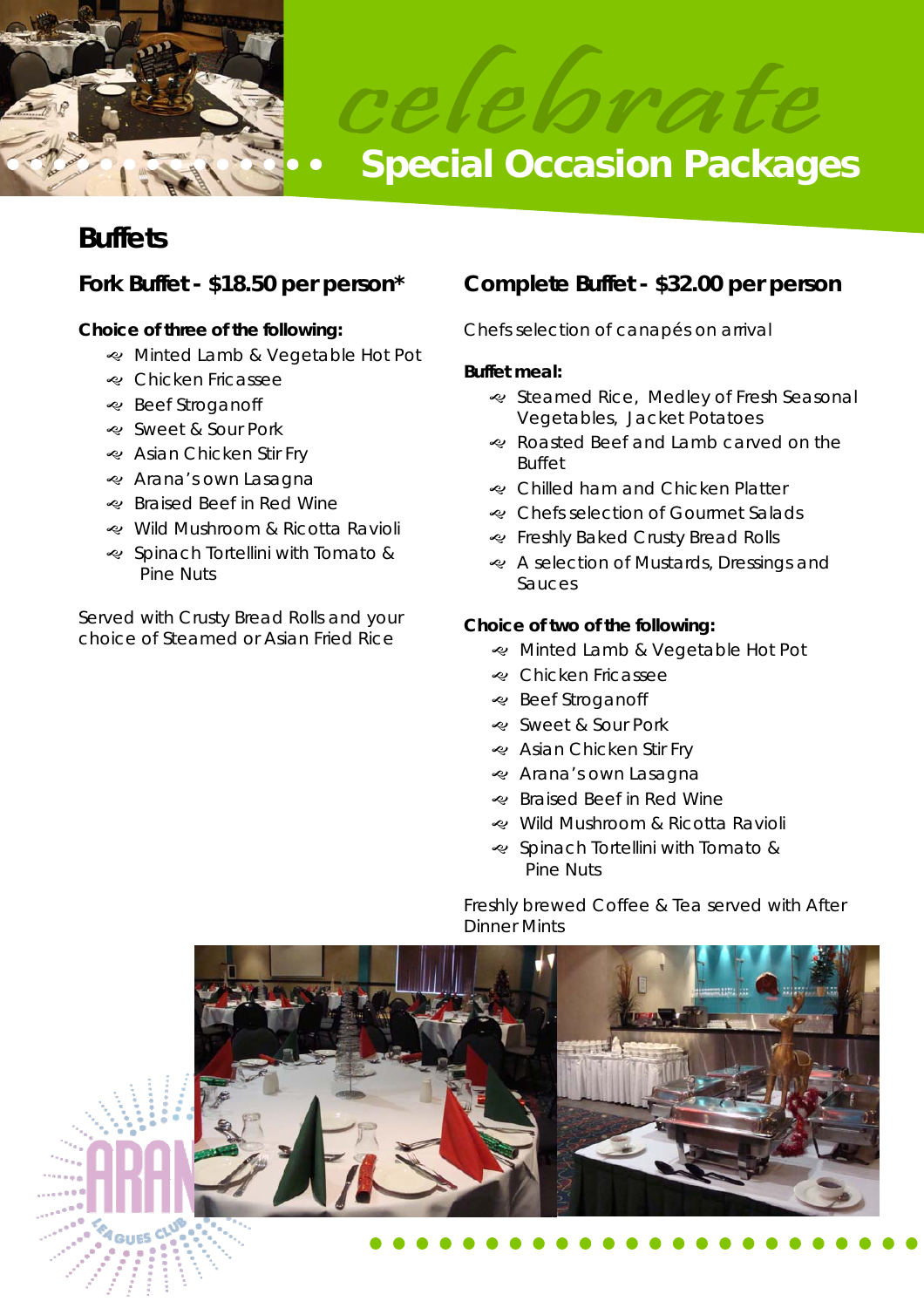



# **Desserts**

### **Dessert A - \$7.50 per person**

- & Fresh Fruit Salad
- J Passionfruit Bavarois
- & Chocolate Mousse
- J Pavlova with fresh Fruits & Chantilly Cream
- J Wine Trifle
- e Lemon Cheesecake
- & Apple Slice served with Ice-Cream

### **Dessert B - \$8.50 per person**

- & Baked Apple & Sultana Strudel
- & Profiteroles with Chocolate Sauce
- & Layered Fruit Terrine
- · Steamed Pudding & Custard
- · Seasonal Fruit Platter
- & Chocolate & Pecan Nut Pie
- & Mocca Cream Caramels

\* A choice of two may be selected to be served alternatively

#### **Celebration or Wedding Cake**  \$2.00 surcharge per person

### **Fruit & Cheese Platters**

\$45 per platter to serve 8

The Celebration cake only may be cut and garnished to be served as a plated dessert to your guests

A selection of fine Australian Cheeses and fruits with Accompaniments

### **Childrens Menus**

\$9.95 per Child (4 – 11 years of age)

It is recommended that children dine from the buffet at the above price where appropriate. Alternatively, selections may be taken from the dishes below:

Traditional Spaghetti Bolognaise

& Chicken Nuggets & Chips

& Fish & Chips

### **dessert of ice-cream & topping included**



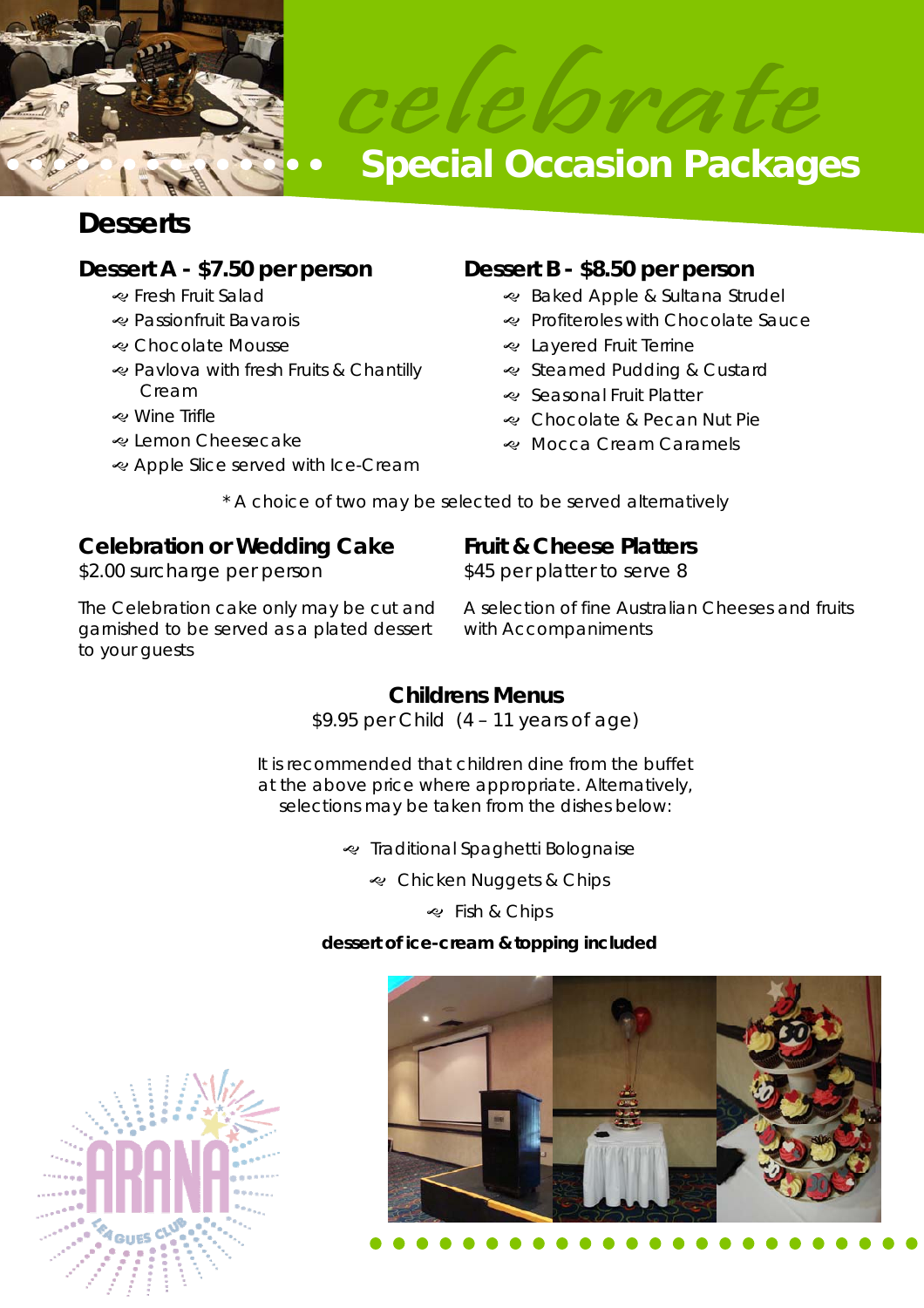



### **BEVERAGES**

Prices stated are subject to change without prior notice

| <b>BEER</b>                | 285mL  |
|----------------------------|--------|
| <b>XXXX Bitter</b>         | \$3.00 |
| XXXX Gold                  | \$2.80 |
| Victoria Bitter            | \$3.00 |
| Crown Larger 375 ml Bottle | \$4.55 |
| XXXX Bitter 375ml Bottle   | \$4.40 |
| XXXX Gold 375mL Bottle     | \$4.10 |
|                            |        |

| <b>SPIRITS</b>         | 30 <sub>mL</sub> |
|------------------------|------------------|
| Smirnoff Vodka         | \$3.90           |
| Real McCoy Bourbon     | \$3.90           |
| J. Walker Scotch (Red) | \$3.90           |
| <b>Bundy Rum</b>       | \$3.90           |
| <b>Mixers</b>          | .60c             |

### **LIQUEURS**

| \$6.10 |
|--------|
| \$5.60 |
| \$5.60 |
| \$5.60 |
| \$5.60 |
|        |

### **PREMIX BEVERAGES**

| Vodka Cruisers      |        |
|---------------------|--------|
| Johnny Walker & Dry | \$6.20 |
| Jim Beam & Cola     | \$5.90 |
| Bundy & Cola        | \$5.90 |
| UDL Scotch and Cola | \$5.90 |
|                     | \$5.90 |

\$2.40 \$2.40 \$2.60 \$6.90

### **SOFT DRINK/JUICE**



## **WINE LIST**

| <b>SPARKLING</b>                                  | <b>Bottle</b> |
|---------------------------------------------------|---------------|
| Seaview Brut 200ml                                | \$4.50        |
| Yellowglen Yellow Jewel                           | \$15.95       |
| Killawarra Brut 750ml                             | \$12.95       |
| Asti Riccadonna                                   | \$19.95       |
| Jacobs Creek P/Noir Chardonnay 750ml              | \$15.95       |
| <b>WHITE</b>                                      |               |
| Seppelt Stony Peak Chardonnay                     | \$13.00       |
| Monkey Bay Sauvignon Blanc                        | \$17.00       |
| Rothbury Estate Chardonnay                        | \$13.00       |
| Hardys Collection Sauvignon Blanc                 | \$14.00       |
| Hardys Collection Chardonnay                      | \$14.00       |
| Angove Long Row Chardonnay                        | \$15.00       |
| Jacob's Creek Riesling                            | \$15.00       |
| Wolf Blass Bilyara Chardonnay                     | \$15.00       |
| <b>RED</b>                                        |               |
| Nottage Hill Cabernet Sauvignon                   | \$15.00       |
| Seppelt Stony Peak Shiraz Cabernet                | \$13.00       |
| Monkey Bay Merlot                                 | \$17.00       |
| Hardys Reserve Cabernet Sauvignon                 | \$14.00       |
| Angove Long Row Merlot                            | \$15.00       |
| Wolf Blass Bilyara Shiraz                         | \$15.00       |
| Rothbury Cabernet Merlot                          | \$13.00       |
| <b>BY THE GLASS</b>                               | \$4.00        |
| Seppelt Stony Peak Chardonnay                     | \$4.30        |
| <b>Hardys Collection Riesling</b>                 | \$4.30        |
| Hardys Collection Sauvignon Blanc                 | \$4.00        |
| Rothbury Estate Chardonnay                        | \$4.30        |
| <b>Hardys Collection Cabernet Merlot</b>          | \$4.00        |
| Seppelt Stoney Pea Shiraz Cabernet                | \$4.50        |
| Monkey Bay Merlot                                 | \$4.00        |
| Rothbury Cabernet Merlot                          |               |
| Other beverages may be available<br>upon request. |               |